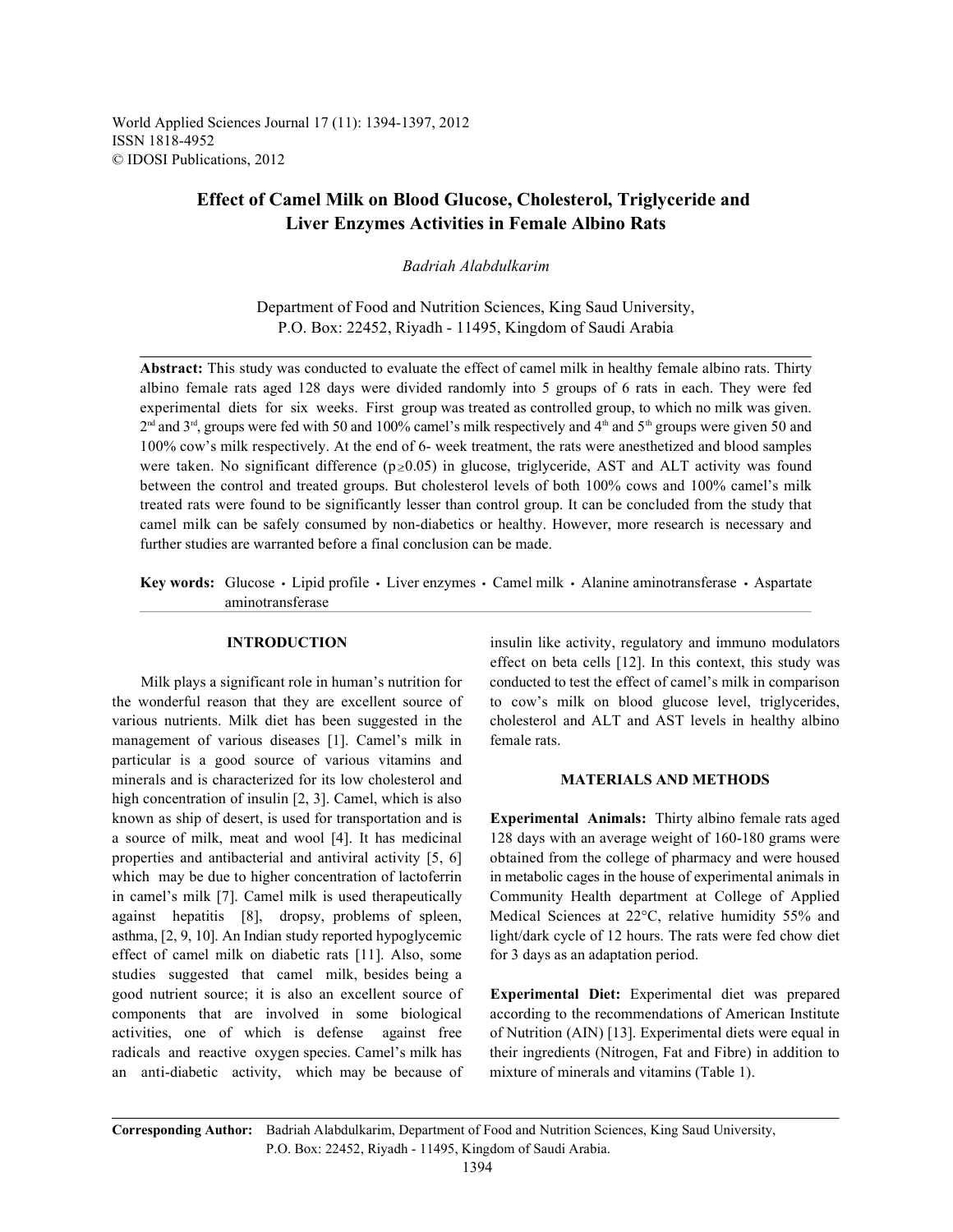| Table 1: Composition of experimental diet |                          |                  |                   |                                     |                                     |  |  |
|-------------------------------------------|--------------------------|------------------|-------------------|-------------------------------------|-------------------------------------|--|--|
|                                           | Group                    |                  |                   |                                     |                                     |  |  |
| Components                                | Control                  | Camel's milk 50% | Camel's milk 100% | Cow's milk 50%                      | Cow's milk 100%                     |  |  |
| Casein                                    | 23                       | 11.5             |                   | 11.5                                |                                     |  |  |
| Casein in milk                            | $\overline{\phantom{a}}$ | 11.5             | 23                | 11.5                                | 23                                  |  |  |
| Cellulous                                 | 20                       | 20               | 20                | 20                                  | 20                                  |  |  |
| Starch                                    | 50                       | 50               | 50                | 50                                  | 50                                  |  |  |
| Corn oil                                  |                          |                  |                   |                                     |                                     |  |  |
| Mineral mixture                           | $\overline{4}$           | 4                | 4                 | 4                                   | 4                                   |  |  |
| Vitamin mixture                           | 2                        |                  |                   |                                     |                                     |  |  |
| Vitamin D                                 | 10 micro                 | 10 micro         | 10 micro          | Additive to milk from dairy factory | Additive to milk from dairy factory |  |  |

**Experimental Design:** Rats were divided randomly into **RESULTS AND DISCUSSION** 5 groups of 6 rats in each and every 2 rats were housed in one cage. First group was treated as controlled group, to Table 2 shows the concentration of glucose, which no milk was given.  $2<sup>nd</sup>$  and  $3<sup>rd</sup>$ , groups were fed with cholesterol, triglycerides in the control and the four 50 and 100% camel's milk respectively and  $4<sup>th</sup>$  and  $5<sup>th</sup>$  experimental groups at the end of 6 week study period. groups were given 50 and 100% cow's milk, respectively. The level of glucose in experimental groups was higher They were fed experimental diets for six weeks. Deionised than the controlled group, but no significant ( $p \ge 0.05$ ) water was available for rats all the time which was difference was found between control and experimental changed daily. Weight of food was recorded daily while groups. In a previous study, insignificant  $(p \ge 0.05)$ weight of rats was recorded after every 3 days during the difference was found during 7 week study period in the

the rats were anesthetized by diethyl ether. Blood was camel milk in type 1 diabetic patients. In another study it drawn via heart puncture into tubes containing heparin as has been noticed that camel milk fed group (CMG) has anti coagulant. Necessary precautions were taken into shown significant difference  $(p \le 0.05)$  from diabetic consideration to prevent hemolysis. Serum was obtained control group (DCG) with an obvious reduction in blood through centrifugation (6000 rotations/ minute for 20 glucose levels of about 19.4% in the first week of minutes at room temperature) and was kept in deep freezer experiment. While, both cow and buffalo milks treated at -20°C for analysis. Double beam UV-Visible groups (COG and BFG) had shown significant reduction spectrophotometer (Shimadzu UV-UV-Visible  $(p \le 0.05)$  in blood glucose levels after four weeks, spectrophotometer, model 1601) was used for various compared to the diabetic control group (DCG) [16]. analyses. The blood glucose was determined immediately  $\overrightarrow{A}$  significant ( $p \le 0.05$ ) difference was found in total by the glucose oxidase method (kits supplied by Randox) cholesterol level between control and experimental group using spectrophotometer at 505 nm. Estimation of after 6 weeks. Only in camels milk (50%), the level of total cholesterol (enzymatic method), triglyceride (enzymatic cholesterol was higher than control, otherwise all method) were carried out using respective diagnostic kits treatments showed lesser value as compared to control. (United Diagnostic Industry, Saudi Arabia). Assays for Rats fed on 100% cow's milk showed the least value of alanine aminotransferase (ALT), aspartate cholesterol. Soubi *et al.* [15] in his study found aminotransferase (AST), (Sigma Chemical, St. Louis, MO) insignificant difference in cholesterol level during 7 week were determined according to the method of Reitman and study period in healthy dogs consuming 500 ml of camel Frankel [14]. Frankel [14].

statistical analysis by conducting analysis of variance and experimental groups. Soubi *et al.* [15] found (ANOVA) using SPSS. The significant difference of insignificant difference ( $p \ge 0.05$ ) in triglyceride level means were compared using Duncan's multiple range test during 7 week study period in healthy dogs consuming and each data in table was presented as average of six 500 ml of camel milk daily. Arkkila *et al.* [17] in their study replicates  $\pm$  SD and p value was considered significant at in the year 2001 in people with type 1 diabetes mellitus

period of experiment. blood glucose level of healthy dogs consuming 500 ml of **Biochemical Analysis:** At the end of 6- week treatment, randomized study reported the hypoglycemic effect of camel milk daily [15]. Agrawal *et al.* [3] in one year

**Statistical Analysis:** The data obtained was subjected to significant ( $p \ge 0.05$ ) difference was found between control 95%. showed that abnormalities in lipid metabolism may be due was lower than the control group, but like glucose, no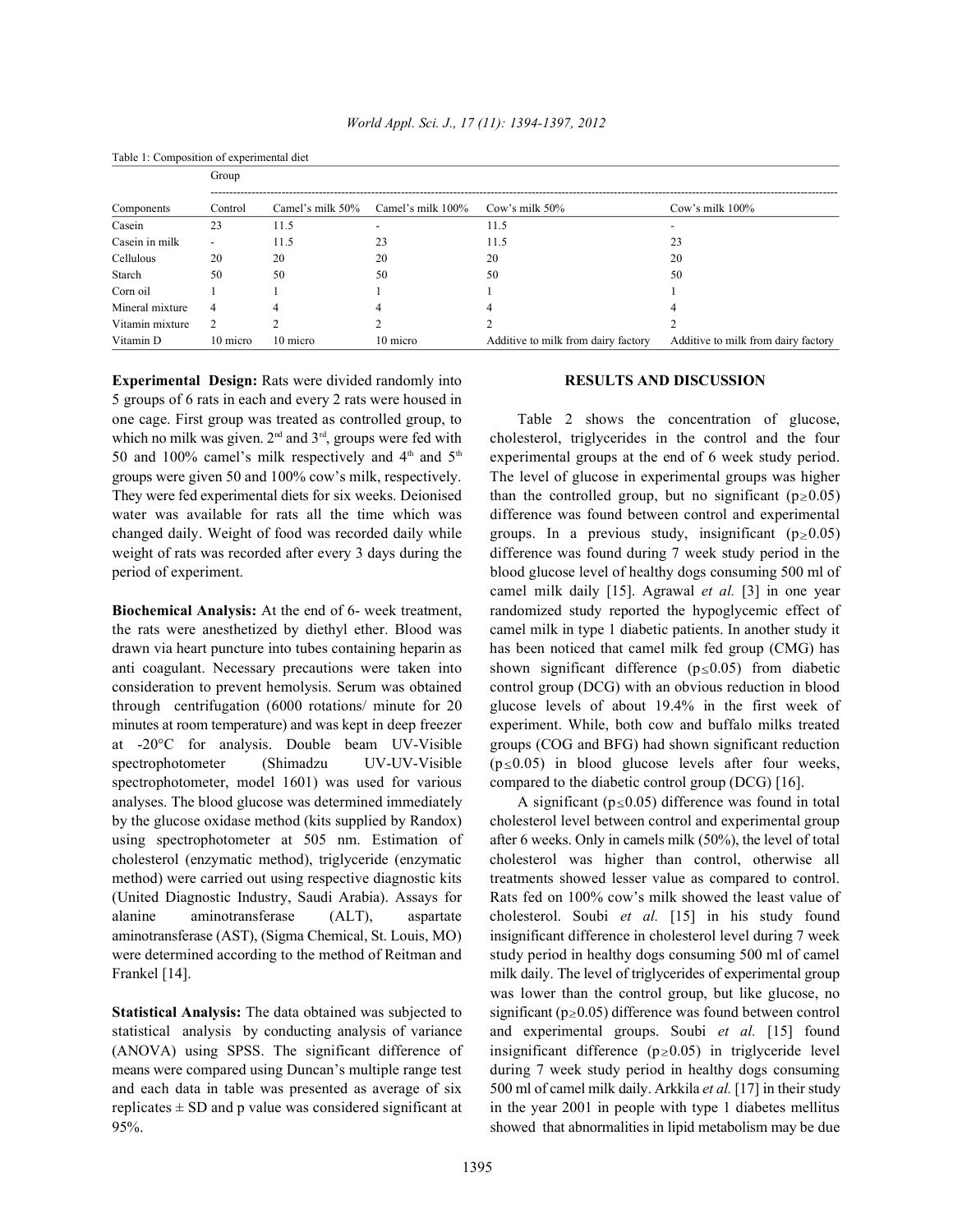| World Appl. Sci. J., 17 (11): 1394-1397, 2012 |  |  |  |  |  |
|-----------------------------------------------|--|--|--|--|--|
|-----------------------------------------------|--|--|--|--|--|

| Table 2: Effect of camel's and cow's milk on glucose, cholesterol and triglyceride levels in albino female rats |  |  |
|-----------------------------------------------------------------------------------------------------------------|--|--|
|                                                                                                                 |  |  |

| Groups             | Glucose (mmol/l)    | Cholesterol (mmol/l)          | Triglycerides (mmol/l) |
|--------------------|---------------------|-------------------------------|------------------------|
| Control            | $5.1384 \pm 0.8427$ | $1.653^b \pm 0.4268$          | $0.9834 \pm 0.3545$    |
| Camel's milk 50%   | $7.0254 \pm 2.6901$ | 1.792 <sup>b</sup> ±0.3388    | $0.6334 \pm 0.2066$    |
| Camel's milk 100%  | $6.2384 \pm 0.9367$ | $1.543^{\text{ab}}\pm 0.3477$ | $0.9674 \pm 0.1862$    |
| Cow's milk 50%     | $6.8574 \pm 1.5296$ | $1.513\pm 0.1921$             | $0.7504 \pm 0.3449$    |
| Cow's milk $100\%$ | $6.663* \pm 0.4038$ | $1.2024 \pm 0.2306$           | $0.8334 \pm 0.2733$    |

Data are mean  $\pm$  S.D of six replicates. Mean value having different superscripts letters in columns are significantly different ( $p$  $>$ 0.05)



Fig. 1: Effect of camel's and cow's milk on AST and ALT activity in albino female rats Data are mean  $\pm$  S.D of six replicates. Mean value having different superscripts letters are significantly different ( $p$  $>$ 0.05)

found in liver. Activity of AST increases in serum diabetic group as compared to cow and buffalo milk fed following tissue damage [18]. AST is present in both diabetic group. mitochondria and cytosol of liver cells, while ALT is found in cytosol only. However, it is worthwhile to **CONCLUSION** note that ALT is more commonly used for screening of liver problems, as the AST level may also be increased It can be concluded that camel milk can be safely as a result of deficiencies or diseases in other body consumed by non- diabetics or healthy. However, more organs [19]. From Graph 1 it has been depicted that research is necessary and further studies are warranted AST activity of treatment groups was lower than the before a final conclusion can be made. controlled group but the difference between these groups were found to be insignificant  $(p \ge 0.05)$ . Similarly, **ACKNOWLEDGEMENT** insignificant ( $p \ge 0.05$ ) difference was found between the controlled and treatment group for ALT activity, This research project was supported by a grant from although the concentration of ALT was higher in the research centre of the Centre for Female Scientific and treatment group than controlled group. Ingestion of Medical College in King Saud University. I am thankful to cow's and camel's milk had no significant effect on Miss Shaista Arzoo and Dr. Zubaida Abdel Nabi Bakeet the activity of these enzymes in normal healthy rats. for their assistance.

to insulin deficiency. Sufficient production of insulin may Hamad *et al.* [16] found that camel milk led to an be responsible for good lipid profile. In this study, it has improvement in activities of alanine amino-transferase been mentioned that insulin activates the lipoprotein and aspartate amino-transferase by 41 and 38%, lipase which in turn hydrolyzes TG under normal respectively in camel milk fed diabetic rats as compared to condition [17]. the diabetic control group's rats. In this study they also The AST and ALT are the two enzymes that are found better activities of ALT and AST in camel milk fed